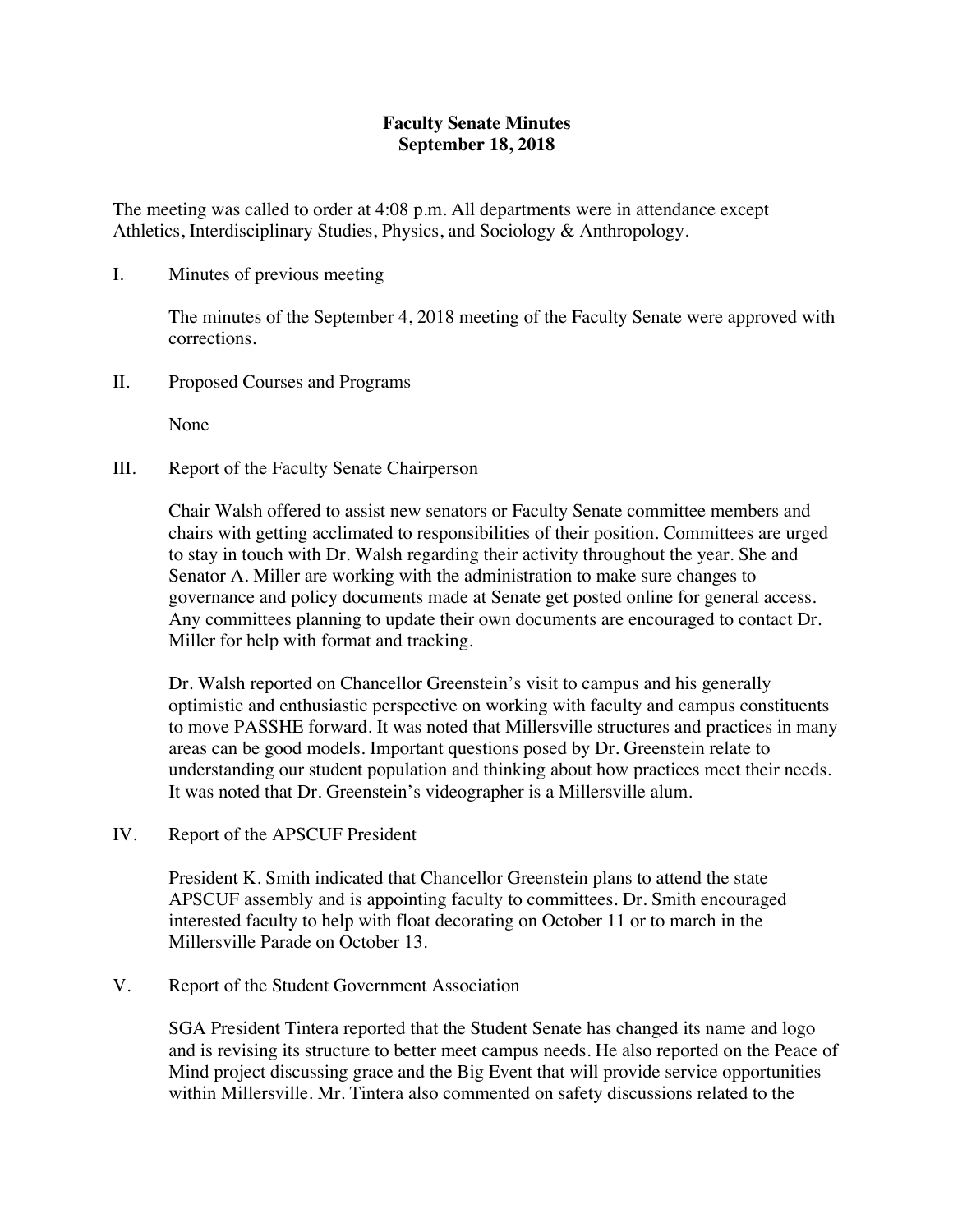recent traffic accident involving two MU student pedestrians. Discussions on campus and with Millersville Borough are addressing related safety concerns.

VI. Report of the Graduate Student Association

None

VII. Report of the Administrative Officers

### **Provost**

Provost Prabhu commented on the passion for education Chancellor Greenstein demonstrates and the collaboration required to determine how to meet the needs of our diverse student population.

Dr. Prabhu also warned faculty of the critical nature of accurate reporting on student attendance in classes at the various semester check points. Federal government funding could be in jeopardy if faculty fail to comply with timely reporting. Faculty were encouraged to use Early Alert to notify the Registrar of students no longer attending classes.

#### **Associate Provost**

Associate Provost Delle noted work to put CAP in place for graduate curriculum review.

VIII. Curricular Notices

# **CHANGES TO UNDERGRADUATE COURSES**

- (1) (ACFN010) BUAD 363: Accounting Information System. Proposal to offer in DL format.
- IX. Reports of the Faculty Senate Standing Committees

### **Bylaws**

The proposal to dissolve the Admissions, Advisement, & Student Affairs, Cultural Affairs, and Faculty-Student Athletics committees was approved without dissent.

### **GERC**

A report was shared from Dr. Carrie Smith noting that GERC will be addressing open issues and welcomes input or requests from faculty or departments.

# **UCPRC**